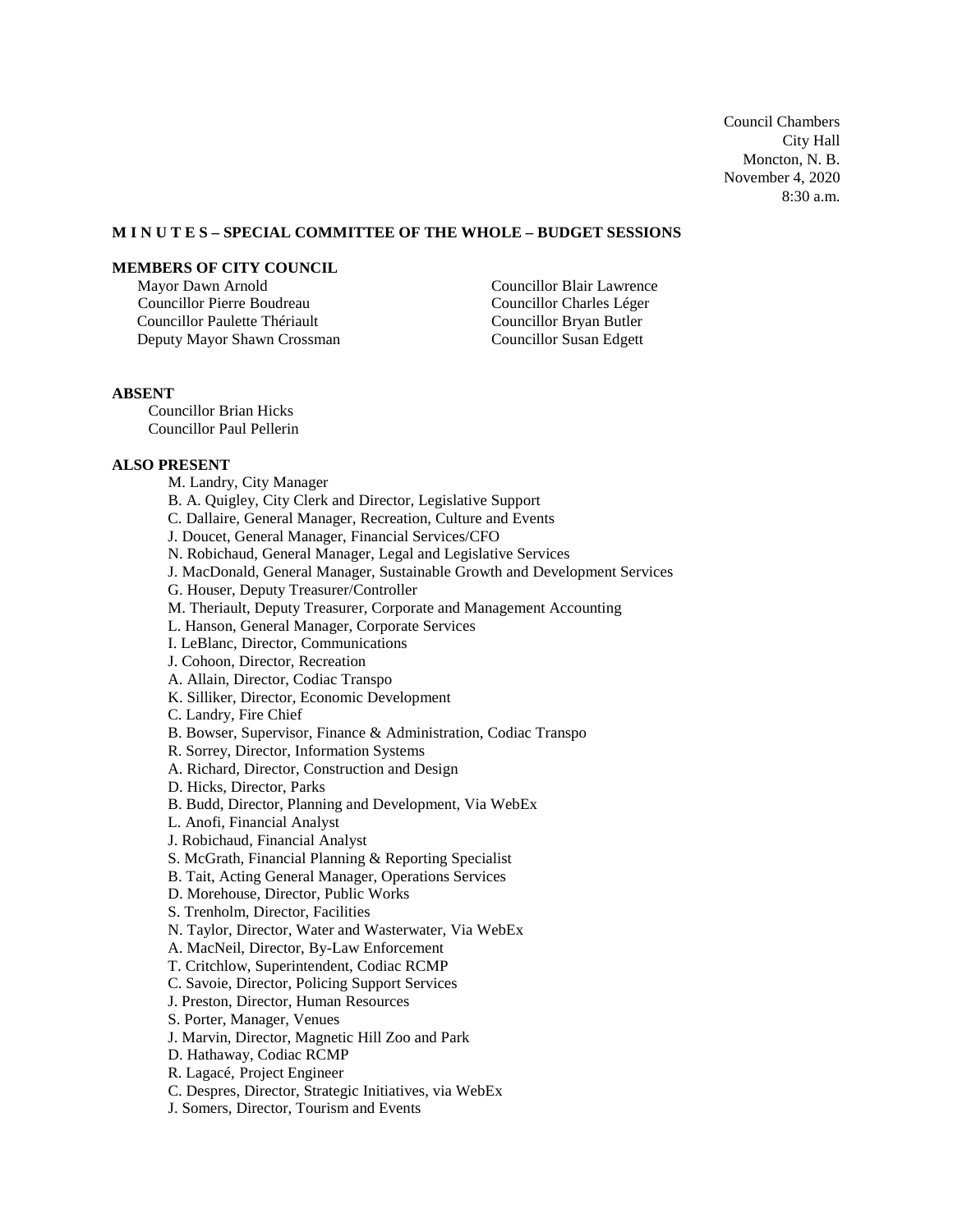A. Grncarovski, Manager, Operations, Codiac Transit

### **CALL TO ORDER**

#### **APPROVAL OF AGENDA**

**Motion: That** the agenda **be approved** as circulated.

Moved by: Councillor Butler Seconded by: Councillor Lawrence

#### **MOTION CARRIED**

Mr. Landry provided an overview of the process for this year's budget sessions. He noted the global impact of COVID-19 will have on this budget as well as future budget. The budget has been established using the City's Strategic Plan. The budget being presented is a balanced budget with no service cuts. He did reiterate anything added will result in something being removed. The long-term operating impacts have been included within the budget.

#### *Councillor Léger entered the meeting @ 9:06 a.m.*

The guiding principles in the preparation of this budget may be summarized as follows:

- Maintain tax rates at 2020 level
- Maintain existing service levels
- Incorporate the operating impact of COVID-19
- Proactive infrastructure renewal plan
- Continue to identify and incorporate efficiencies
- Ensure rates and fees for services are appropriate
- Prioritization and strategic decision making
- Continued focus on customer service

*Councillor Edgett entered the meeting @ 9:09 a.m.*

Mr. Landry provided an overview of the Financial Structure, Policies and Processes included in the budget binder.

In response to Councillor Butler question, Mr. Landry indicated that the Director, Strategic Planning and Policing Support Services will be updated to reflect who should be placed on the organization chart.

It was recommended by Councillor Butler that in the future, Fire Department and RCMP costs be subdivided.

Councillor Léger requested that any recoveries be added to the budget binder in future years.

Mr. Landry indicated that as of this year, the budget will now include a section on climate reporting.

A discussion ensued on the motion for Youth Ice Users presented at the October 26, 2020 Committee of the Whole meeting and the timeframe of the phasing in.

Ms. Cohoon indicated that it was understood by staff, that the recommendation was \$87,000 for all of Youth Ice Users, and that staff were to go back and get the High School hockey program numbers needed for subsidizing their program. She informed Council that the numbers being presented today is reflecting both of these subsidies.

The City Clerk will provide clarity of the motion approved at the October 26, 2020 Committee of the Whole meeting. Mr. Landry also reminded Council as we are debating the budget today, they have the final decision on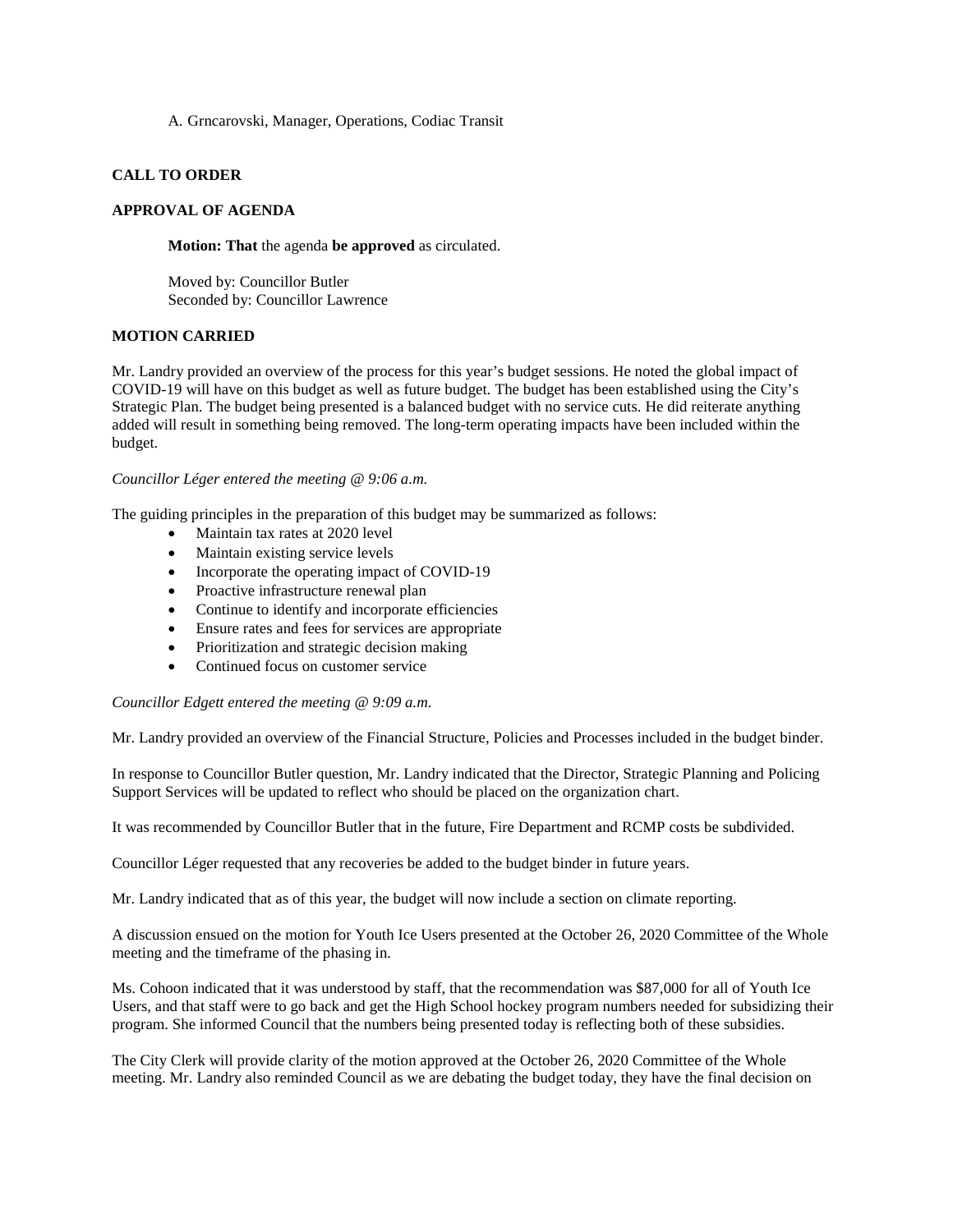what the subsidies should be for both entities. The motion has been approved in Committee of the Whole; however, must be ratified in a public setting.

Councillor Crossman spoke to a correspondence he received from the group who presented to the Committee of the Whole, and what their perspective was on the subsidies.

**Motion: That** the \$87,236 in funding for the Youth Ice Users be provided for their 2020/2021 season and that administration evaluate the high school hockey funding in the amount of \$10,000 being phased in for the 3 years starting during their 2021/2022.

Moved by: Deputy Mayor Crossman Seconded by: Councillor Léger

*Recessed at 10:35*

*Reconvened at 10:48*

### **Capital Budget**

Mr. Houser spoke of the COVID19 Infrastructure Project, any project the City has identified have been sent to the Province for approval.

In response to a question from Councillor Léger, Mr. Doucet noted that the Rising Tide project funding is being taken from Reserves this year, and that following year budgets, administration will review any capital projects that can be postponed to cover this project.

Councillor Léger requested further information on the replacement of the HVAC replacement at the Saint George Fire station that had failed and needed to be replaced.

Councillor Léger requested that Council be provided a presentation on the emergency plan for the use of fire stations in the event of a smaller emergency such as power outage in a neighborhood.

In regards to a question on the downtown washroom installation, administration is exploring self-cleaning washrooms.

Chief Landry, in response to a question regarding a fire training centre, noted that discussions are taking place regionally for the centre.

Councillor Butler requested perhaps funding be set aside in the budgets of 2023, 2024 and 2024 for an outdoor pool for the north end. He requested that administration explore areas, cost, etc. Both Ms. Dallaire and Ms. Cohoon spoke to the Rec Plan for the City, and how funding is provided. Currently the City has a total 27 water features in and around the neighbourhoods. Councillor Butler requested that he be provided with the future plans for Ward 3 contained in the Rec Master Plan.

#### **General and Utility Operating Budget – Marc Landry, City Manager**

# **Governance, Corporate Management and Protective Services**

Service areas:

- Mayor and Council
- City of Manager
- Police
- Fire
- By-Law Enforcement & Licensing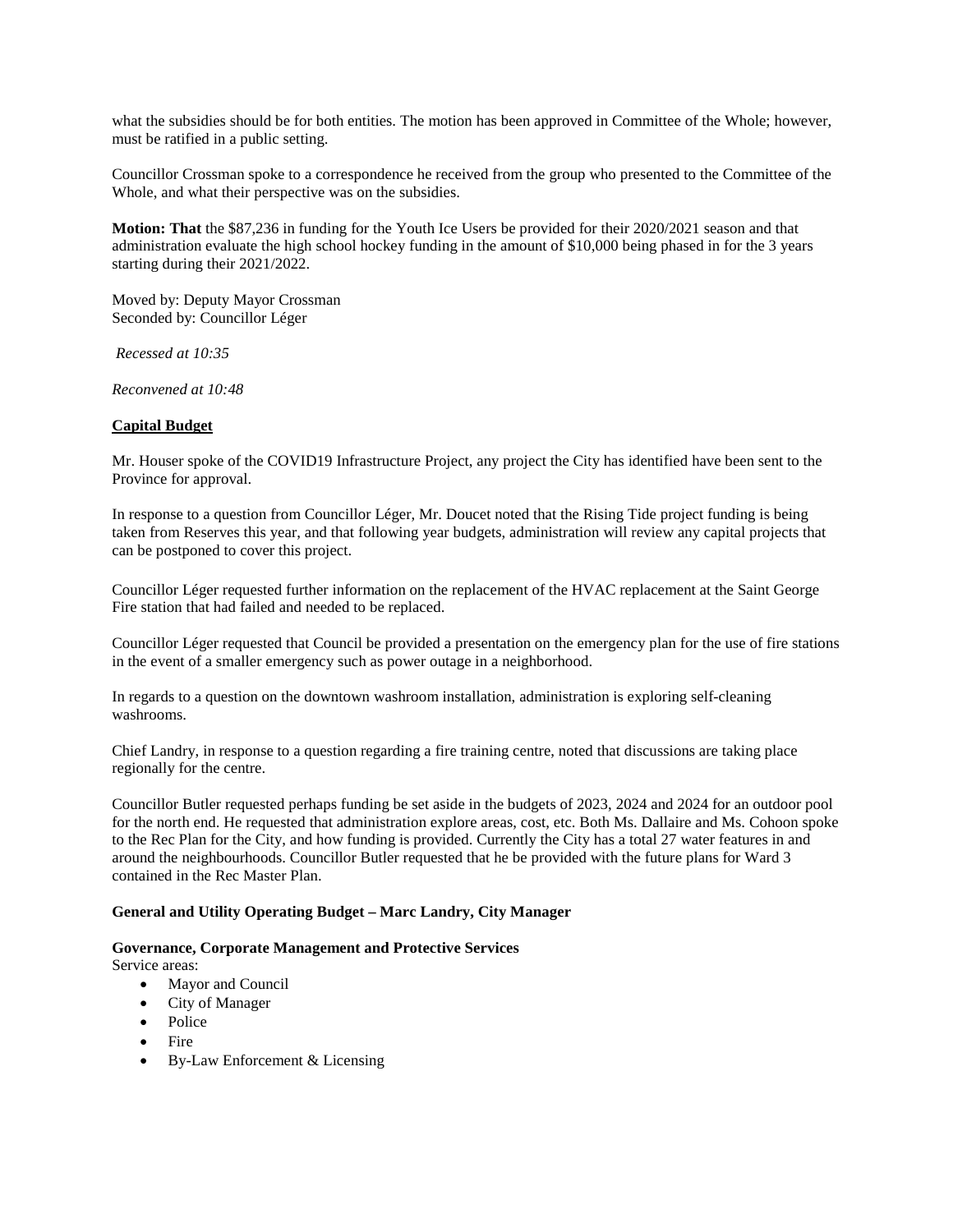#### **Objective of Departments**

To provide overall direction of the City of Moncton in regards to legislative acts and responsibilities under the *Local Governance Act*.

Council also represents the view of citizens, businesses and organizations in terms of municipal direction and activities that have an impact on the City of Moncton.

To provide leadership to all areas of municipal service in the day-to-day operations of the corporation; responsible for a workforce of more than 650 employees.

The City Manager is accountable to Council. To provide oversight and direction in regards to protective services including policing services, fire protection and by-law enforcement services

#### **Level 2 and 3 Request included in the budget**

COVID-19 Impact Mitigation – (\$55,048) Facility Repairs and Maintenance \*(Year 2) – \$11,018 Increase Bunker Gear – 0 Fire: Training and In House Courses – \$30,000 Total net costs included in Budget – (\$14,030)

### **CRPA Budget**

Superintendent Critchlow provided an overview of the CRPA budget. It was noted in response to question from Councillor Butler, currently the compliment of RCMP members stands at 147; however, with members currently out for a reason or another, it is reflective of 127 members.

Councillor Léger, as the Chair of the CRPA, in response to a question from Councillor Butler, advised that the wording on the hire of a professional chairperson for the CRPA should be changed. He will bring back to the CRPA Board.

In response to a question from Deputy Mayor Crossman, Mr. Doucet indicated the increase to the CRPA cost is 3% this year. If the City takes out the fire aspect from the increase, it would stand at 5% for the CRPA budget.

Superintendent Critchlow advised that members are now a certified union; therefore, they are anticipating salary increases. It is unsure if back pay will be required; however, monies have been set aside since 2007 to cover any back pay.

#### **Corporate Services – Laurann Hansen, General Manager, Corporate Services**

- Service areas:
- Corporate Services Administration
- Communications
- Human Resources
- Information Systems Administration and Information Steering
- Strategic Initiatives
- Service Moncton
- Operation Centre Administration

#### **Objective of Departments**

To provide municipal corporate services in the following departments: Corporate Services Administration, Communications, Human Resources, Information Systems, Strategic Initiatives and Service Moncton. These areas are mainly responsible for providing internal services across the organization to support and improve organizational performance. Areas of focus include moving the organization forward in its corporate performance, communications, employee engagement, and customer service and citizen engagement.

#### **Level 2 and 3 Request included in Budget**

Corporate Software request - \$50,000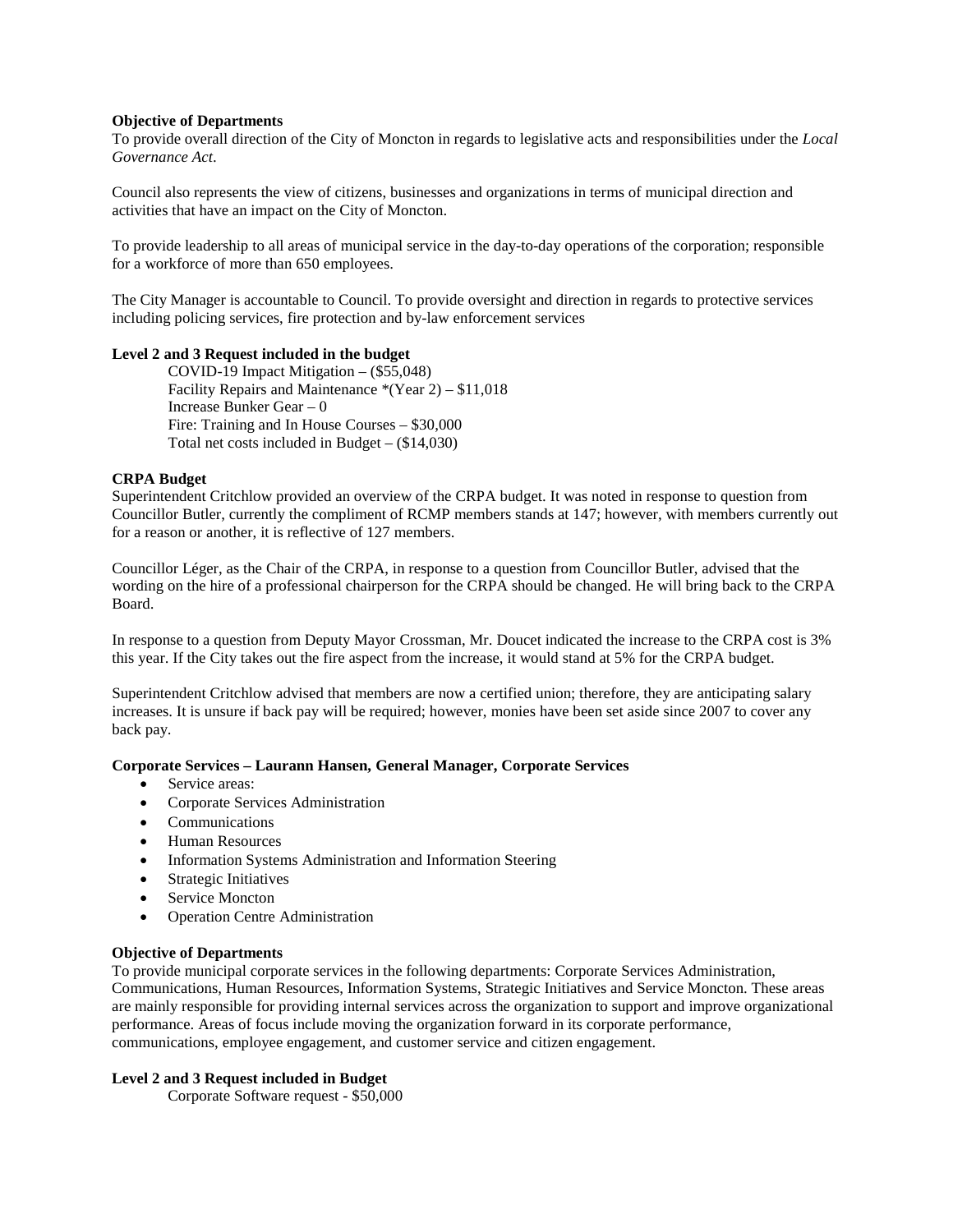COVID-19 Impact Mitigation – (\$62,142) Enterprise Resources Planning System Consulting – \$70,000 Increase Corporate Health and Safety Budget - \$0 (transferred to corporate health and safety/mental health)

#### **Legal and Legislative Services – Nick Robichaud, General Manager, Legal and Legislative Services**

#### **Objective of Department:**

The legal department's role is to provide legal support to Moncton City Council, the City Manager, civic departments and municipal staff to assist in the delivery of service to the citizens of Moncton.

The City Clerk's Office is the gateway to City Council. The City Clerk is also the official record keeper for the City, responsible for the minutes of Council meetings and official records of their decisions, as well as communicating those decisions. The City Clerk is there to ensure that citizens have the opportunity to be heard by Council.

Areas of Services:

- Legal Department
- City Clerk Department

## **Level 2 and 3 Request included in the Budget**

COVID-19 Impact Mitigation – (\$9,111) Revenue Matrix  $-$  (\$2,000) Total Net Costs included in Budget – (\$11,111)

#### **Finance Services – Jacques Doucet, General Manager (CFO), Financial Services**

#### **Object of Department:**

Finance Services provides strategic financial management services and leadership to the corporation. The main responsibilities of this service area is the safeguard of the City's financial assets, ensuring long-term fiscal sustainability of the City and promoting sound fiscal practices and policies. This service area includes the Finance, Purchasing, Revenue, Central Stores and Fleet departments.

Areas of Services:

- Finance
- Purchasing
- Utility Billing and Collection (Revenue Office)
- Central Stores
- Fleet

#### **Level 2 and 3 Request included in the Budget**

City Hall Space Planning – \$50,000 COVID-19 Impact Mitigation – (\$11,875) Parks Salting and Plowing – Operation Cost – \$5,000 Procure to Pay - \$0 Total Net Costs included in Budget – \$43,125

Mr. Doucet advised that Council will be provided with any additional cost incurred with the unionization of the RCMP. As for the Avenir Centre fundraising project stands at \$2M and the City will continue to actively pursue fundraising opportunities to attain the \$5M projected. It was noted that a lower interest rate has been applied than projected on the Avenir Centre project.

### **Sustainable Growth and Development – Jack MacDonald, General Manager, Sustainable Growth and Development Services**

#### **Objective of Department**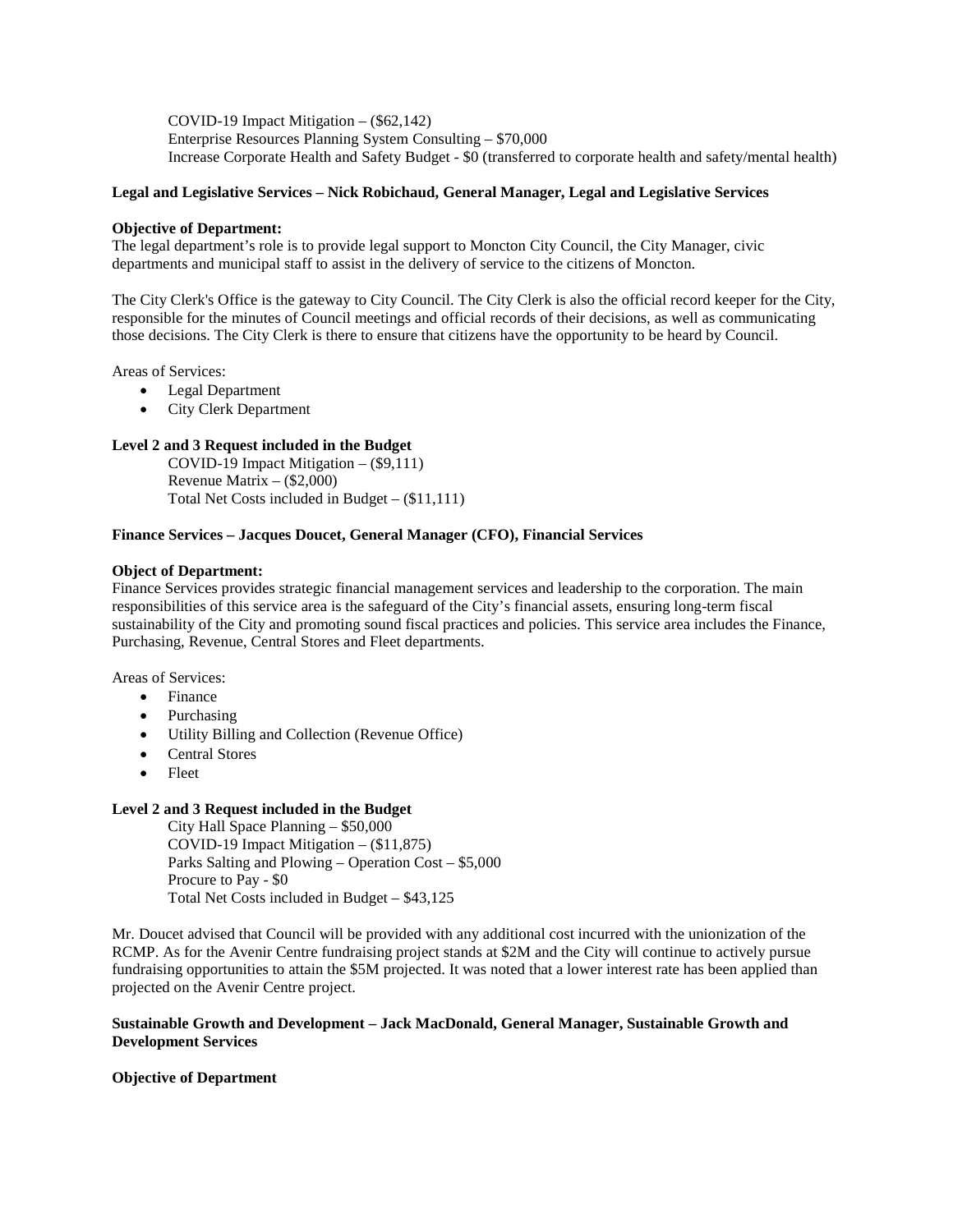To provide a focused approach towards sustainable growth and development for the City of Moncton through multidepartmental oversight. From the initiation of the building process with Economic Development and Urban Planning, through Building Inspection and working with Engineering and Environmental Services, business and citizens will have more of a one-stop service area to address growth, rezoning and infrastructure requirements within the City of Moncton. The area also oversees both on and off street parking opportunities for the general public.

Services areas:

- Engineering
- Parking
- Building Inspection
- Urban Planning
- Economic Development and Immigration

#### **Level 2 and 3 Request included in Budget:**

COVID-19 Impact – net Revenue – \$340,885 COVID-19 Impact Mitigation – (\$113,066) Development of Community Energy Plan – \$60,000 Heritage Grant Increase – \$10,000 Heritage Property Review – \$25,000 Municipal Plan Update – \$0 Municipal Plan Update (Translation) – \$0 Rate Increase Delay by 1 year – \$122,980 Revenue Matrix – (\$7,490) Total Net Costs included in Budget – \$438,309

## **Codiac Transpo – Jack MacDonald, General Manager, Sustainable Growth and Development Services**

### **Objective of Departments**

Provide Greater Moncton with a safe, efficient, fixed route, urban public transportation service. Codiac Transpo serves the tri-community area population of approx. 115,000 with 40 buses and 100 employees. Service level is seven days a week excluding statutory holidays. Customer amenities include transit shelters, trip planning tool on web site, free Wi-Fi and bike racks on all buses.

#### L**evel 2 and 3 Request included in Budget**

COVID-19 Impact – net Revenue - \$460,686 COVID-19 Impact Mitigation – (\$9,624) Transpo Electric Bus Feasibility Study - \$0 Total Net Cost Included in Budget - \$451,062

Ms. Allain spoke to the 4 runs that are operating at 70% service by Codiac Transpo at this time. Currently Codiac Transpo has over \$500,000 shortfall as of now and the upcoming year continues to be uncertain. The Province has provided some funding; however, the funding does not cover the deficit. Councillor Léger requested that administration look at the service at People Parks Tower. Administration will come back to Council with different options for the upcoming year. A suggestion was made to have full service for one day a week during the month of December.

## **Operational Services – Bruce Tait, Acting General Manager, Operational Services**

## **Objective of Departments**

- To provide a public service to roadway users offering convenient and safe access to roads as well as safe and functional sidewalks; to provide internal service of the acquisition, maintenance and disposal of vehicles and equipment; to provide a public service to waste producers offering curbside collection of solid waste, including residual waste, recycled material and organic waste.
- The planning, design, maintenance and construction of City facilities, project management of civic facility construction projects and city-wide programs and asset management.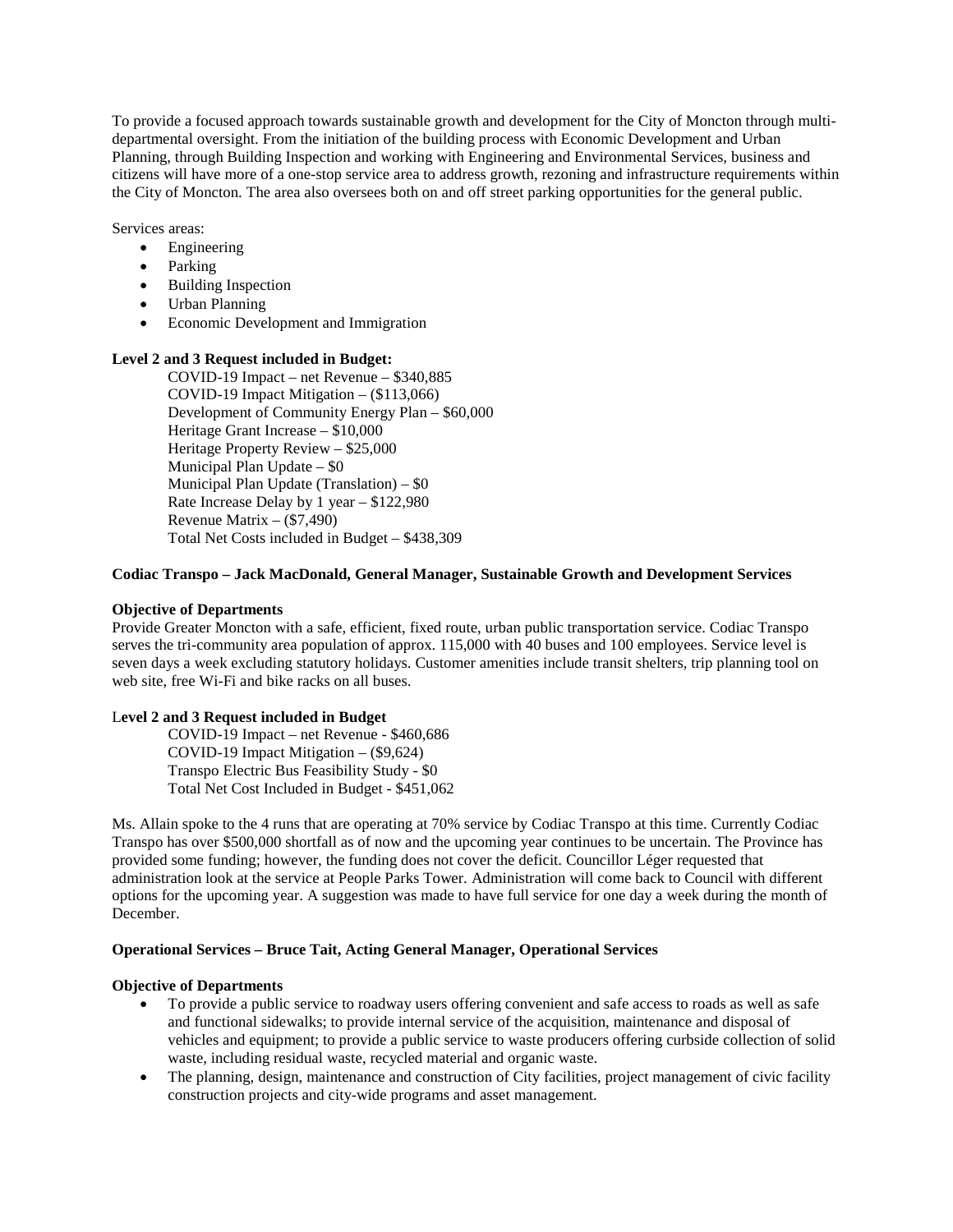• Parks Department is responsible for many municipal services that contributes to an improved quality of life for the citizens of Moncton with recreational and athletic facilities that foster wellness and healthy living, and invest in parks, trails, green spaces and urban forestry.

## **Service Areas**

- Public Works;
- Facilities;
- Parks.

## **Level 2 and 3 Request included in Budget**

COVID-19 Impact – Net Revenue – (\$220,000) COVID-19 Impact Mitigation – (\$16,403) COVID-19 Impact – 2021 Superior Propane Centre – \$209,491 Crack Sealing/Patching – \$80,000 Emerald Ash Borer –  $\overline{$}20,000$ Facility Repairs and Maintenance (year 2) – \$51,982 Geese Management – \$15,000 Parks Salting and Plowing Equipment – \$20,000 Waste Collection – \$355,000 Waste Sorting – \$25,000 Water Asset Winterization – \$80,000 Total Net Costs Included in Budget – \$620,070

In response to a question from Deputy Mayor Crossman, Mr. Doucet advised Council that the City of Moncton is responsible for 90% of deficit at the Superior Propane Centre. Due to COVID-19, the facility will have fewer tournaments; therefore, revenue will be down this year.

In response to a question from Councillor Butler, Mr. Tait advised that monies are allocated in the capital budget to look at the space needs, logical operations of the yard itself. Noise and dust mitigation are being looked at once again.

## **Recreation, Culture and Events Services – Catherine Dallaire, General Manager, Recreation, Culture and Events Services**

## **Objective of Departments**

- To provide values, citizen participation at the neighborhood level, social inclusion, and creates attractive landscapes and spaces for a beautiful city.
- To provide and enhance citizens', visitors' and area residents' knowledge of our city and overall experience when discovering Moncton. To promote, operate and maintain several municipal attractions including the Magnetic Hill Park, the Magnetic Hill Zoo, and Resurgo Place as well as heritage properties.
- To provide programs and opportunities that promote Arts, Culture and Heritage as key ingredients in our quality of life, in addition to maximizing the opportunities presented by these areas as engines for economic development
- To ensure that the Coliseum, Stadium, Market and Concert Sites are developed as key economic generators for the City
- To develop, coordinate and implement tourism marketing, services and programs to position Moncton as one of Canada's prime tourism destination
- To develop, coordinate and implement event strategies that improve quality of life experience for residents, focusing Moncton as Atlantic Canada's Entertainment Capital and contributing to the economic development of the community

## **Service Area:**

- Leisure Programs
- Culture and Heritage programs
- Magnetic Hill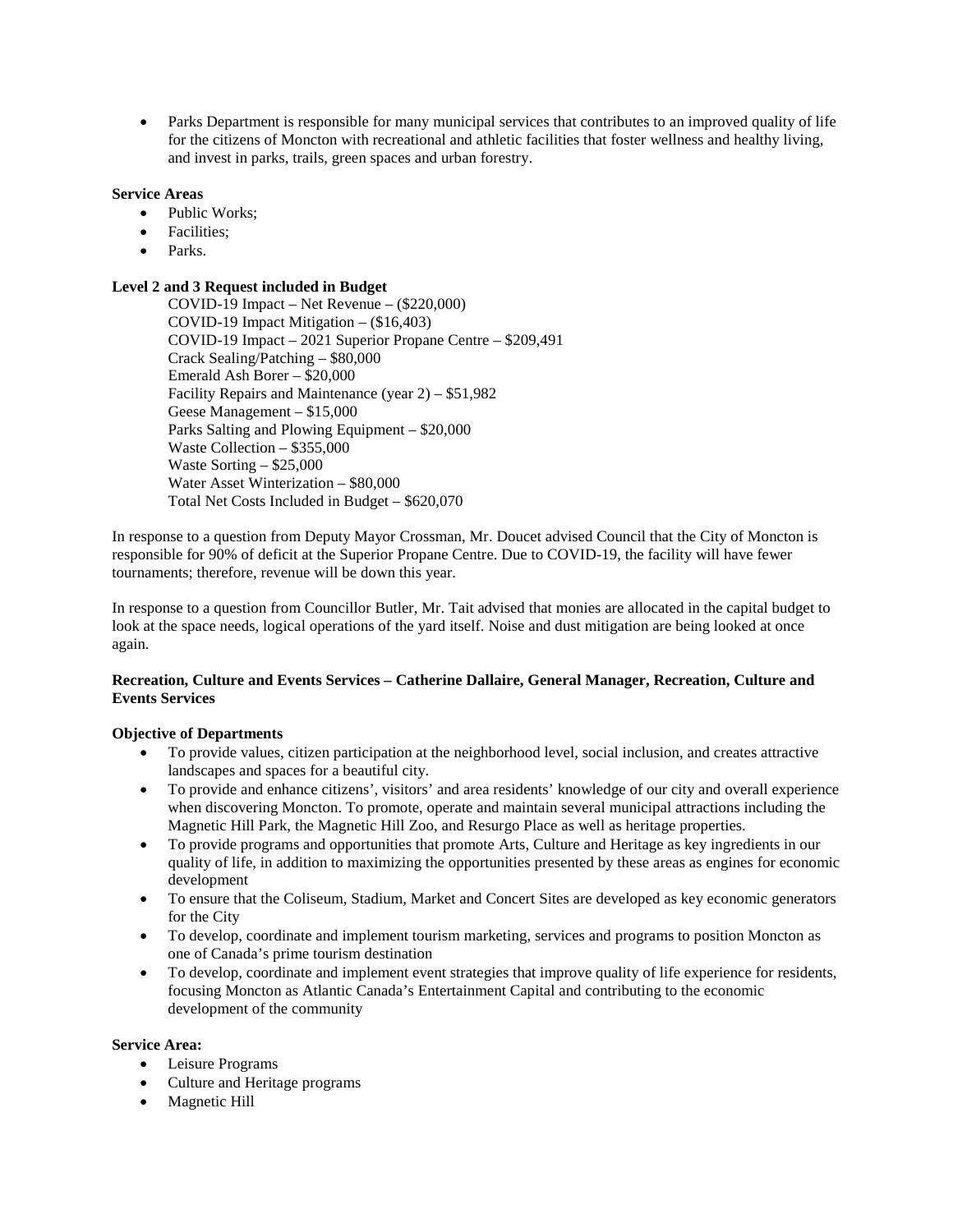- Events
- Tourism
- Venues

## **Level 2 and 3 Request included in Budget**

- Contractual Obligation Revenue Deferral \$357,000
- COVID 19 Impact Net Revenue \$1,312,310
- COVID 19 Impact Mitigation  $(471,558)$
- Facility Repairs and Maintenance (year  $2$ ) 55,000
- Funding for Increase Safety and Security \$200,000
- Pool Contract  $$60,000$
- Revenue Matrix  $-$  (\$15,065)
- Total Net Costs Included in Budget \$1,497,660

Ms. Dallaire spoke of the events that were cancelled due to the pandemic. Even though the pandemic cancelled many events, several innovative events did happen. She also spoke of the Christmas décor plan for the downtown area.

### **Water and Wastewater**

## **Objective of Department**

To provide a public service to wastewater account holders and wastewater producers offering a safe removal of wastewater from their premises including transportation of wastewater to the Greater Moncton Wastewater Commission (GMWC/TransAqua) system. This is a full cost recovery program through fair and equitable wastewater rates.

To provide a public service to water account holders and water consumers offering access to safe, clean, potable water, meeting or exceeding the Guidelines for Canadian Drinking Water Quality. This is a full cost recovery program through fair and equitable water rates.

## **Service Area Description**

## **Wastewater Service**

- Wastewater system planning, design and construction
- Sewer main and lateral operation and maintenance
- Wastewater compliance monitoring and reporting (effluent, cross-connections)
- Wastewater Pumping Station operation and maintenance (13 stations)
- SCADA system management
- Coordination with the Greater Moncton Wastewater Commission (GMWC / TransAqua)
- Wastewater treatment (GMWC / TransAqua)
- Wastewater lines: 380 km (sanitary and combined)
- Pumping stations: 11 (Dutchill, Woodlawn, Uplands, Modern, Milner Brook, St. George, Spurr, Royal Oaks 1, Royal Oaks 2, Vail, Centennial)

## **Water Services**

- Potable water compliance, monitoring, and reporting
- Potable water system planning, design and construction
- Source water/watershed management
- Source water production
- Potable water treatment
- Potable water pumping and storage
- Potable water transmission and distribution
- SCADA system management
- Potable water meter installation and repair